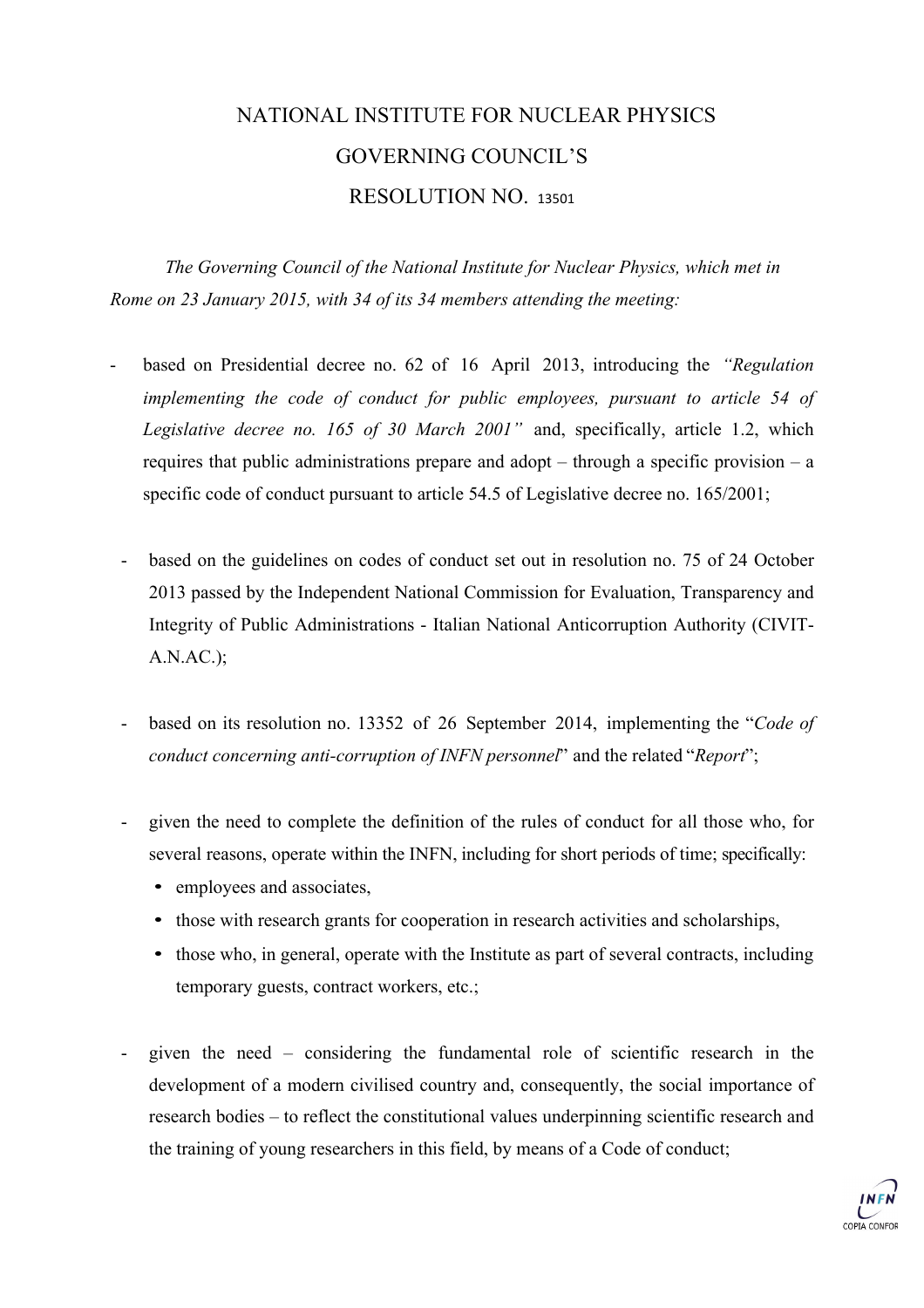- on a proposal of the Executive Council;
- by 34 votes in favour

#### **R E S O L V E D**

to approve the "*Code of conduct*" attached hereto, which forms an integral and substantial part thereof.

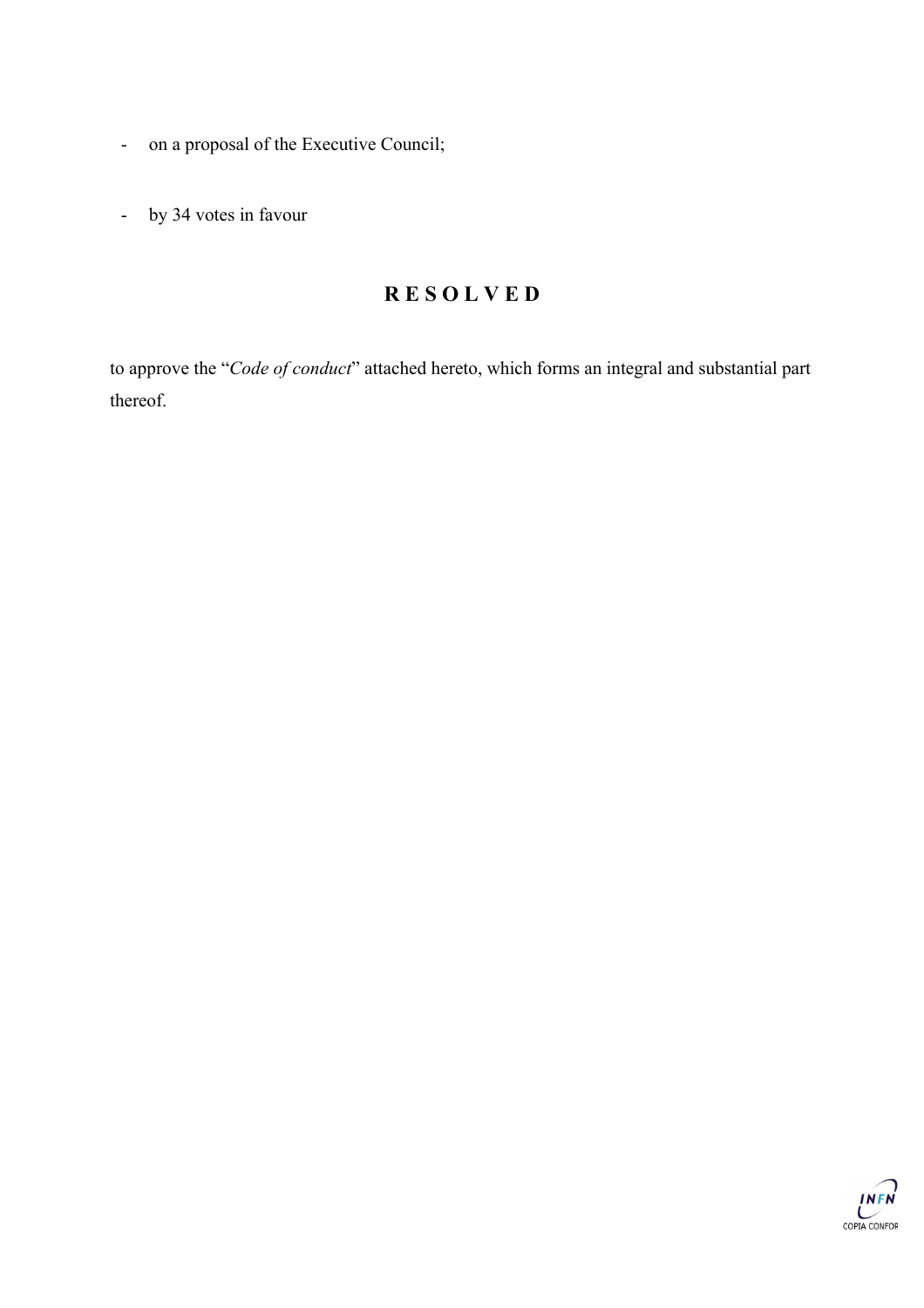

# Code of conduct

National Institute for Nuclear Physics

*8 December 2014*

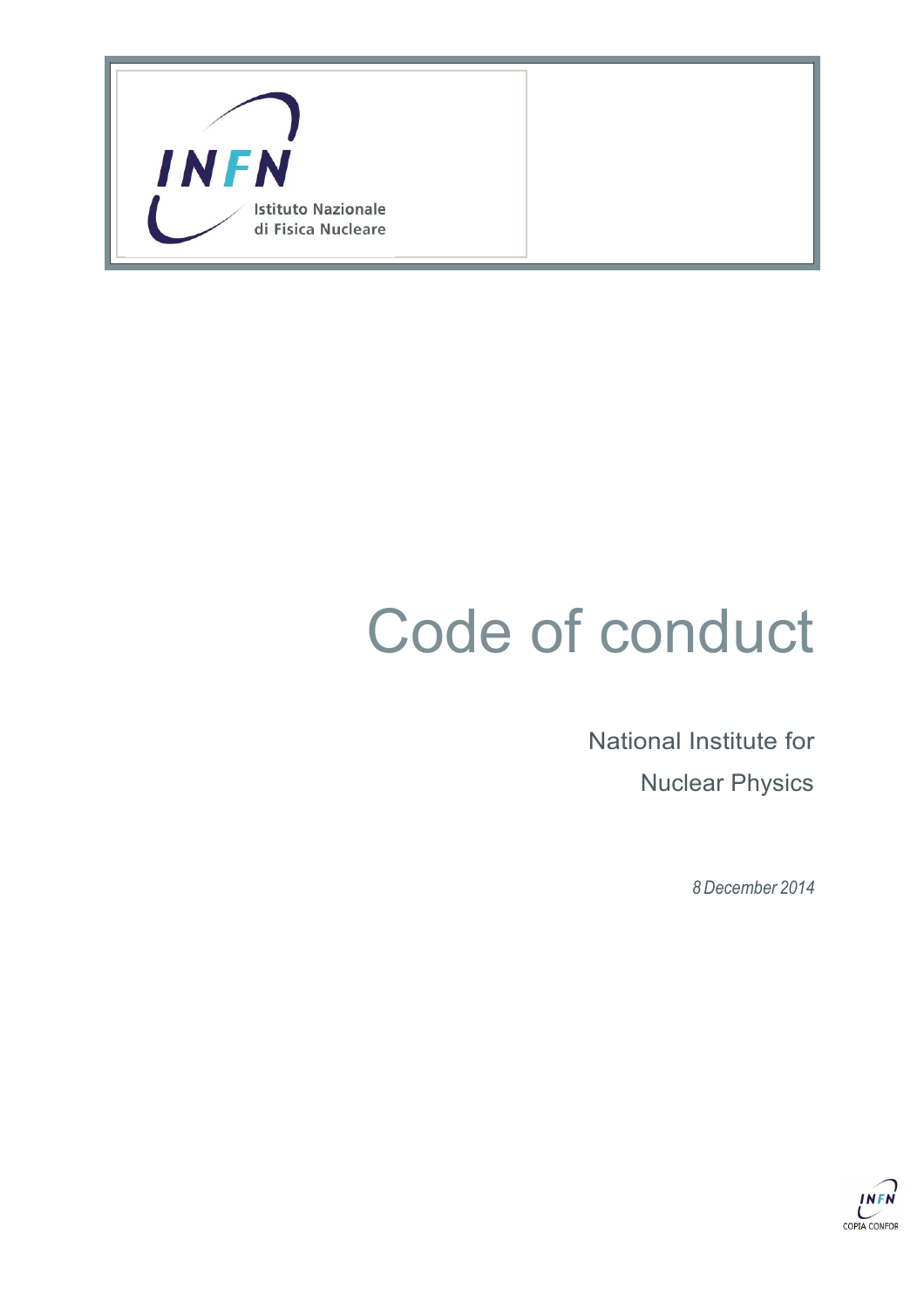### Introduction

The National Institute for Nuclear Physics ("INFN" - Istituto Nazionale di Fisica Nucleare) is a public research body whose primary aim is the study of fundamental physics, specifically in the nuclear, sub-nuclear and astroparticle fields, and the possible application of this knowledge to a wide range of important aspects for the social well-being and technological innovation.

It comprises a large community of employees (researchers, technologists, technical and administrative staff) and associates (specifically, university employees and employees of other research bodies). This community requires the strict identification of criteria which underpin, on the one hand, the acknowledgement of and respect for the rights and freedom of individuals and, on the other, the carrying of duties and responsibilities, both individually and by the various members of the community.

The INFN is aware of the fundamental role that scientific research plays in the development of a modern civilised country and, consequently, of the social importance of research bodies. Indeed, with this Code of Conduct, it intends to promote the excellence of its activities and create a work environment where research is free, everybody is respected, differences are enhanced, and characterised by professional integrity and open discussion among its members.

It is with this aim that the INFN requests that all its personnel, both employees and associates, fully comply with this Code of conduct and its implementing tools, such as the *Code of conduct for the protection of the dignity of people who work and operate within the National Institute for Nuclear Physics* and the *Code of conduct on anti-corruption*, in order to improve the achievement of the Institute's goals, in Italy and/or abroad.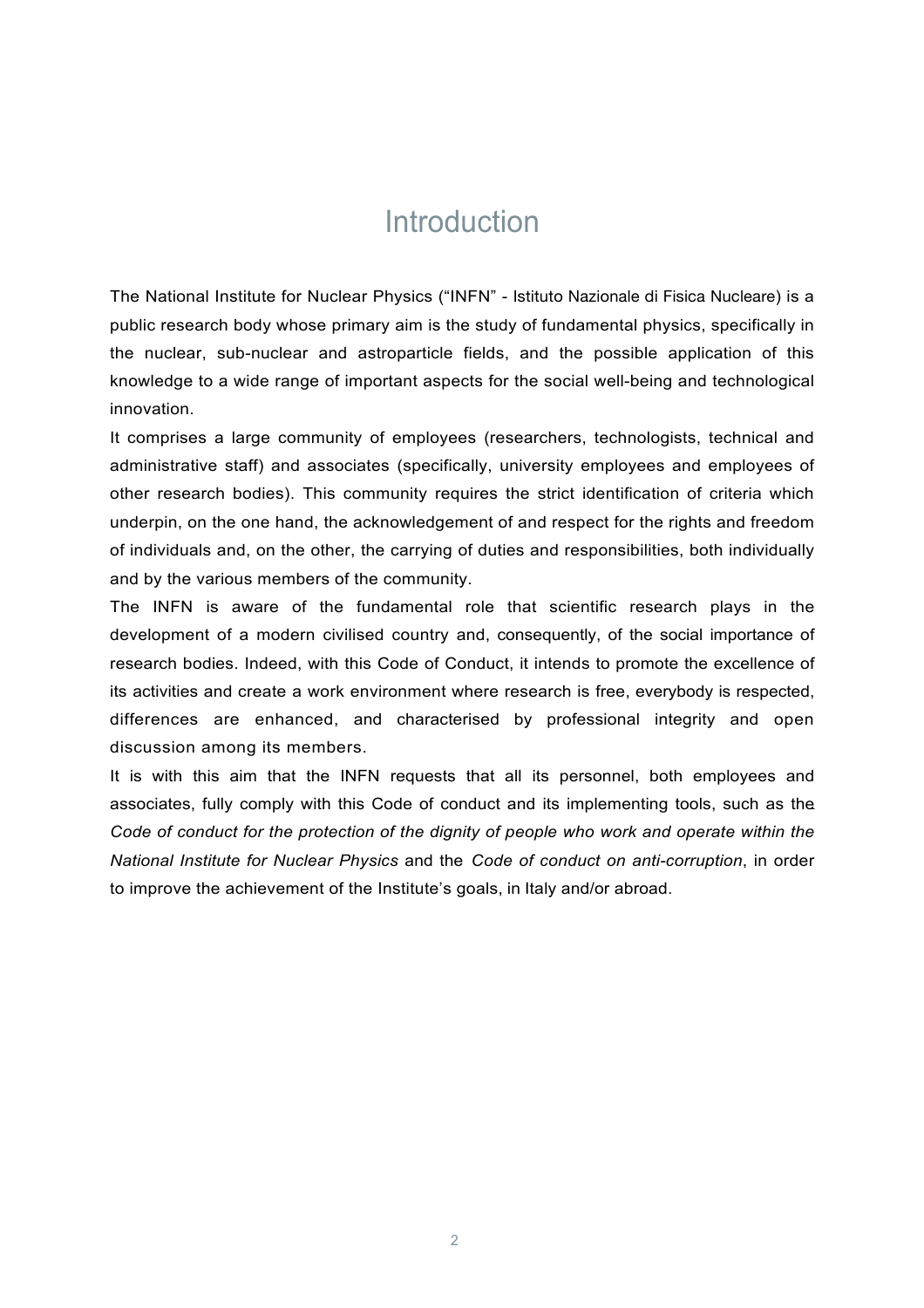### **Part I**

### Inspiring principles and recipients

#### *Article 1. Code's Recipients*

1. The Code of conduct (the "Code") applies to all those who, for several reasons, operate within the INFN, including for short periods of time, therefore employees and associates, those with research grants for cooperation in research activities and scholarships, those who operate within the Institute as part of several contracts, as well as temporary guests, contract workers, etc..

#### *Article 2. Scope and inspiring principles*

- 1. The INFN's structure and actions are based on the principles defined in this Code, while promoting their compliance and fulfilment of the resulting conduct duties, in respect of the roles and responsibilities assumed by all recipients listed in article 1.
- 2. The Code's inspiring principles are based on the following fundamental constitutional principles:
	- a) dignity and promotion of persons, as human beings and as part of the Institute's social community;
	- b) fairness and justice: i) prevention and enforcement of any form of discrimination based on differences concerning sex, age, territorial origin, language, ethnic origin, religion, political opinions, personal, social and economic conditions, disability and sexual orientation; ii) protection, enhancement and acknowledgement of the above differences; equal opportunities and solidarity to be enhanced specifically vis-à-vis the promotion of INFN's community role, including as a tool to enhance training and research activities;
	- c) freedom of scientific research and training;
	- d) research activities focused on the good of mankind and the expansion of the frontiers of scientific knowledge;
	- e) rewarding merit, also as a tool to implement the principle of equal treatment and to be pursued also through the implementation of the principle of transparent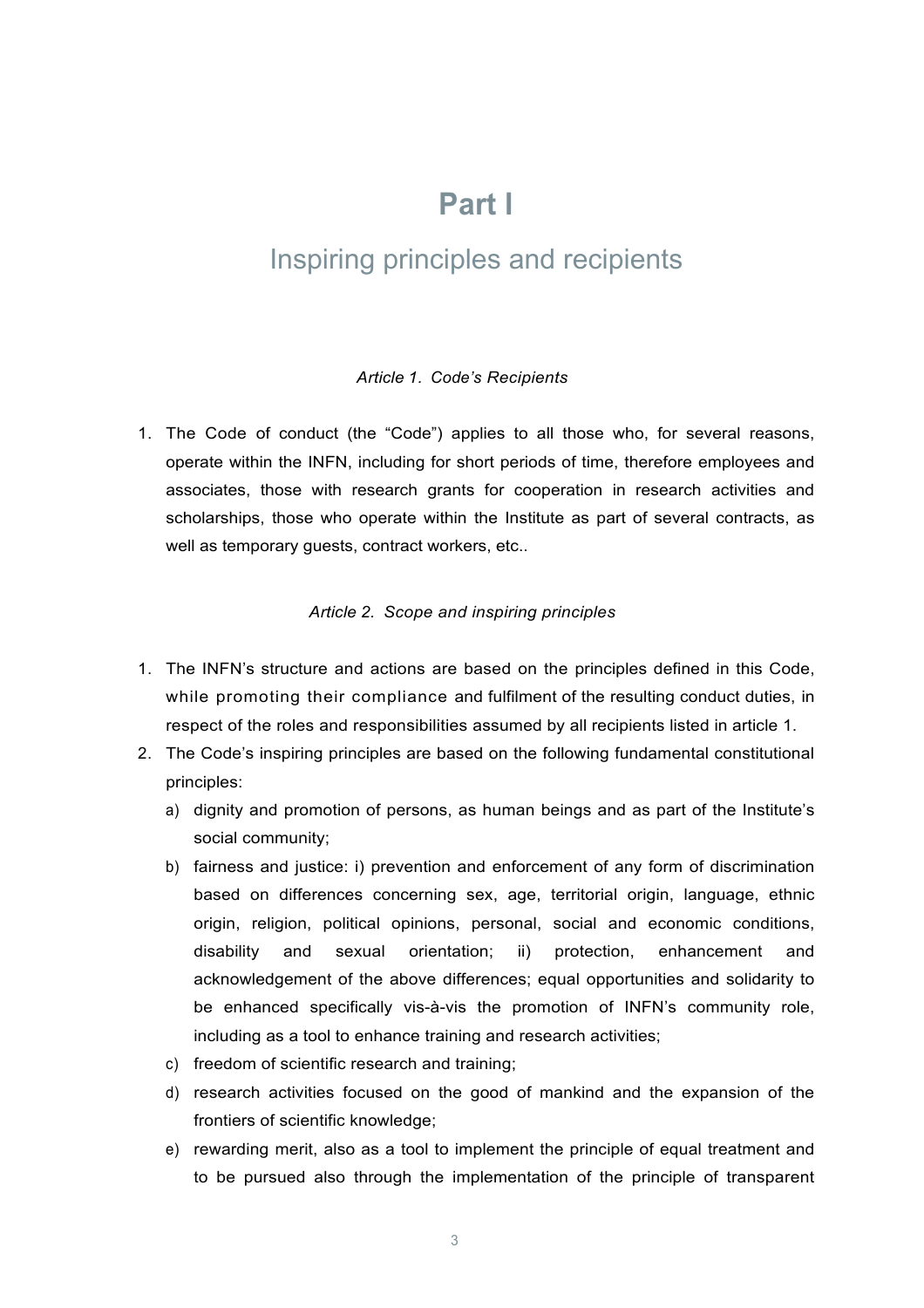assessment and the definition of the related criteria;

- f) respect and protection of the environment, safety and hygiene at workplaces and places for living;
- g) sound management, based on efficiency, effectiveness and cost-effective criteria, while safeguarding and promoting workers' well-being;
- h) promoting communication with institutions, companies and the population of the areas in which INFN operates;
- i) right to freely express, including in public and on a critical basis, opinions on the Institute's activities and governance. This kind of representations shall always be based on personal respect and use moderate language.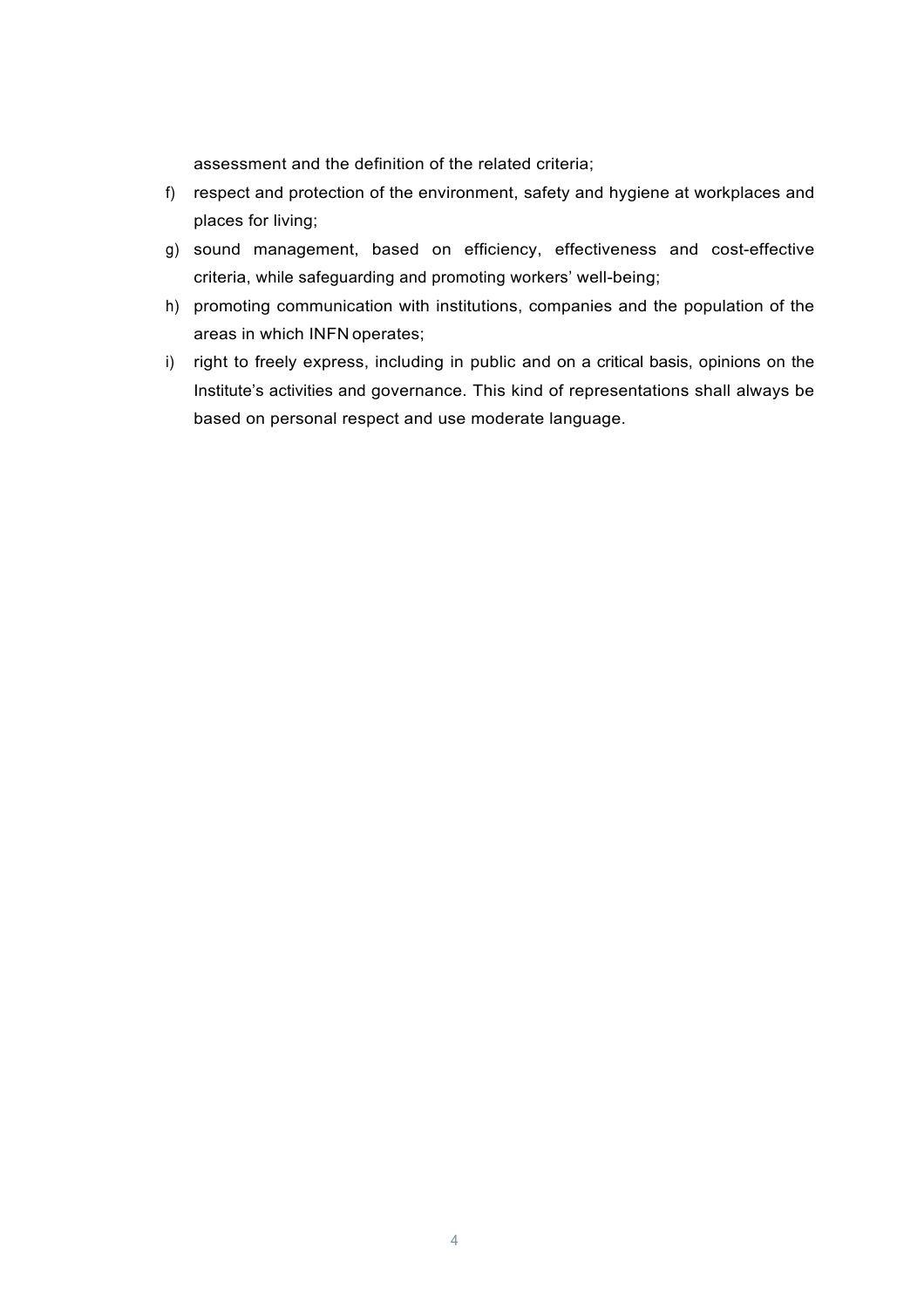### **Part II**

### Rules of conduct

#### *Article 3. Misuse of power*

- 1. Nobody is allowed to use their position to require that other parties act and/or render services that are not instrumental or functional to INFN's general interest.
- 2. INFN's *Code of conduct on anti-corruption* describes the practical implementation of this principle.

#### *Article 4. Harassment, sexual harassment and other abuses*

- 1. INFN condemns any form of abuse and sexual harassment and takes the necessary measures to prevent such conduct, in addition to adopting the necessary tools to protect the victim and to report its author.
- 2. INFN condemns any form of discriminatory conduct and/or harassment, any act of moral and/or physical violence and of psychological persecution and, in general, any conduct which compromises other people's health and/or ability to study, research and work.
- 3. The rules of conduct applicable to these points and the formal and informal procedures are included in the Code of conduct for the protection of the dignity of people who work and operate within the National Institute for Nuclear Physics (Council's resolution no. 12145 of 22 December 2011).

#### *Article 5. Transparency, integrity and impartiality*

1. All those operating within INFN (employees, associates, visitors) shall act consistently with a general principle based on the criteria of transparency, integrity and impartiality. Specifically, special treatment, unequal treatment, the creation or use of privileged situations, undue pressure, decisions and initiatives made without the utmost transparency, immoderate and biased conduct are absolutely prohibited.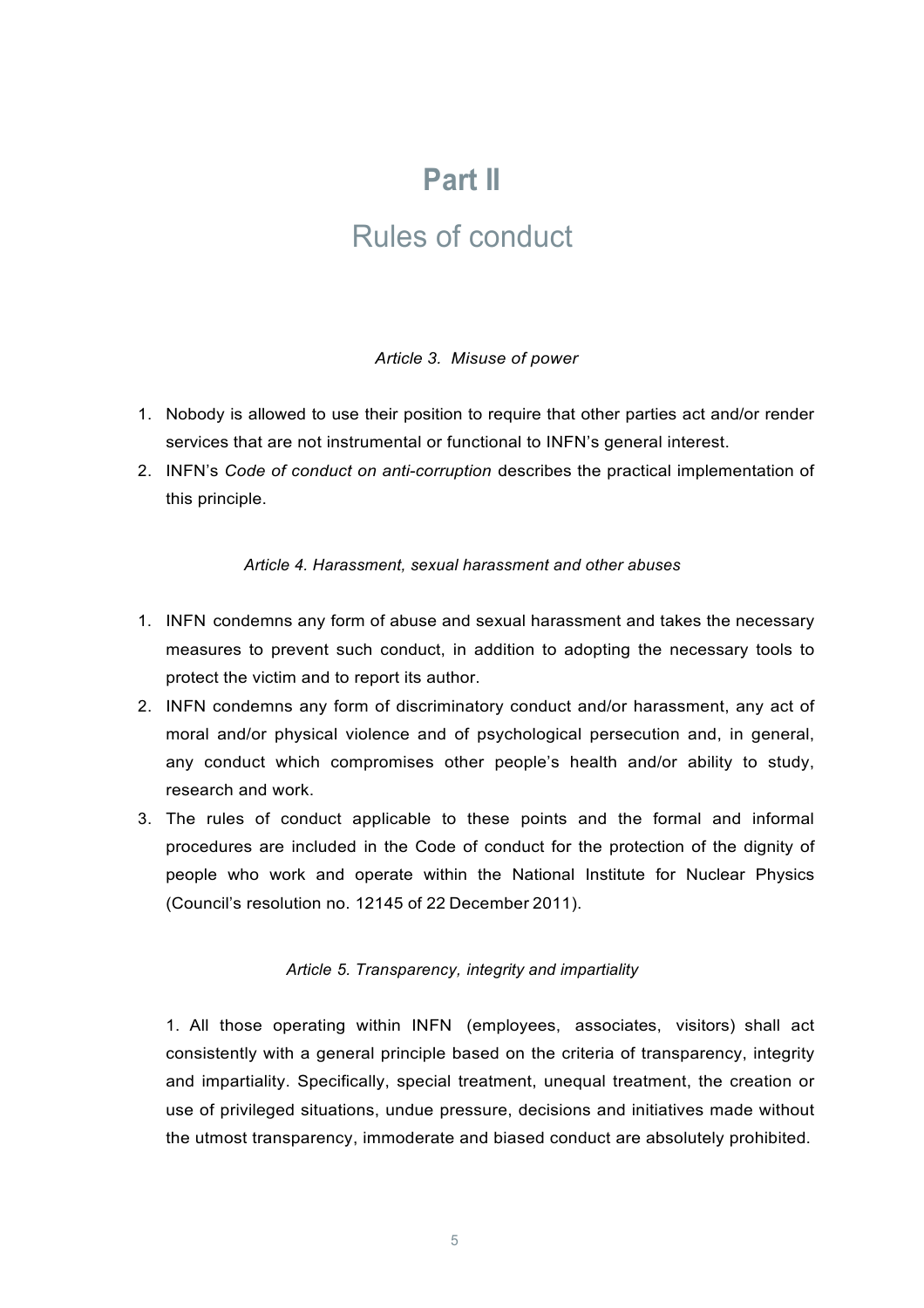- 3. INFN undertakes to ensure the maximum transparency as to the nature and characteristics of the relationships with those operating at its facilities. Specifically, no unrealistic expectations shall be raised as to the prospective career development of employees with fixed-term contracts; to this end, the Institute shall provide exhaustive and prompt information about the nature of the existing relationship, both at the inception and throughout its term.
- 4. INFN adhered to the European Charter for Researchers and the Code of conduct for the recruitment of researchers issued by the European Commission with EC Recommendation 2005/251 and pursuant to Legislative decree no. 165 of 30 March 2001, updated to conversion law no. 135 of 7 August 2012. Consequently, all its personnel, employees and associates, involved in selection and assessment committees for hiring and/or career moves, undertake to comply with the principles set out in the above codes and legislative decrees, ensuring transparent selection criteria (which shall be known ex ante) and recruitment procedures (all verifiable).
- 5. INFN's Code of conduct on anti-corruption describes the practical implementation of the principles set out in this article.

#### *Article 6. Favouritism and nepotism*

- 1. Nobody operating within the Institute shall favour in any way relatives and in-laws.
- 2. Nobody operating within the Institute shall use their position improperly and against merit to favour a person, specifically based on personal ties and/or relationships, facilitating the entry or career development.
- 3. The above favouritism shall be promptly reported to the Watchdog Committee.
- 4. Should one candidate that intends to participate in the recruitment procedures be a relative up to the fourth degree of kin or an in-law of a person involved in recruitment at the facility where the selection process is underway, prompt written communication shall be given prior to the selection procedures.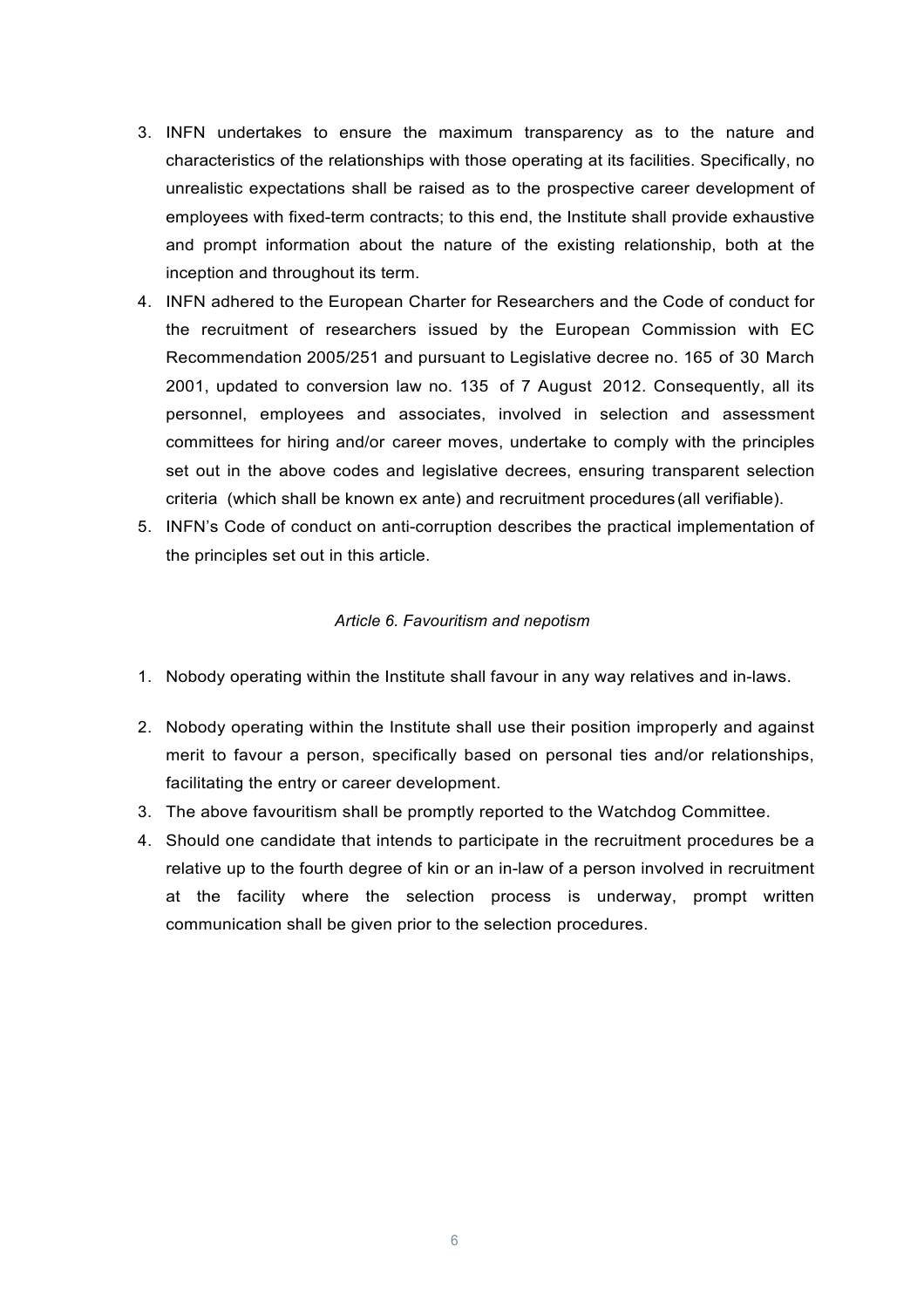#### *Article 7. Conflict of interest*

The recipients of this Code shall avoid conflicts of interests in accordance with that set out in INFN's *Code of conduct on anti-corruption* (see article 7 of INFN's CoC).

#### *Article 8. Freedom of research*

- 1. The Institute undertakes to create an environment where freedom and personal autonomy, being the necessary pre-conditions for the quality of research and development of professionalism, become best practices.
- 2. As part of the freedom of research, all those operating, in any capacity, within the Institute shall act transparently and with responsibility, including by adopting selfregulation systems which explain the results, methodologies and ethical impact of their research to the relevant scientific communities and, more in general, to the community.
- *3.* Having adhered to the European Charter for Researchers issued by the European Commission with Recommendation 2005/251/EC, for the Institute, all members of research staff operating within its facilities are "Professionals engaged in the conception or creation of new knowledge, products, processes, methods and systems, and in the management of the projects concerned" regardless of the classification of the different legal statuses set by the law. Furthermore, the Institute's work conditions are such to ensure equality and equal opportunities for genders and to provide the tools necessary for research.
- *4.* Specifically, in line with the European Charter for Researchers and without prejudice to ruling legislation, the Institute supports the assignment of project supervision and coordination roles to researchers with proven experience.

#### *Article 9. Intellectual property protection and enhancement of research products*

1. Without prejudice to compliance with ruling legislation and international regulations on intellectual property and plagiarism and the *provisions governing the protection, development and enhancement of INFN's knowledge*, the author of an intellectual work who belongs to the Institute, or an associate thereto, should the work be the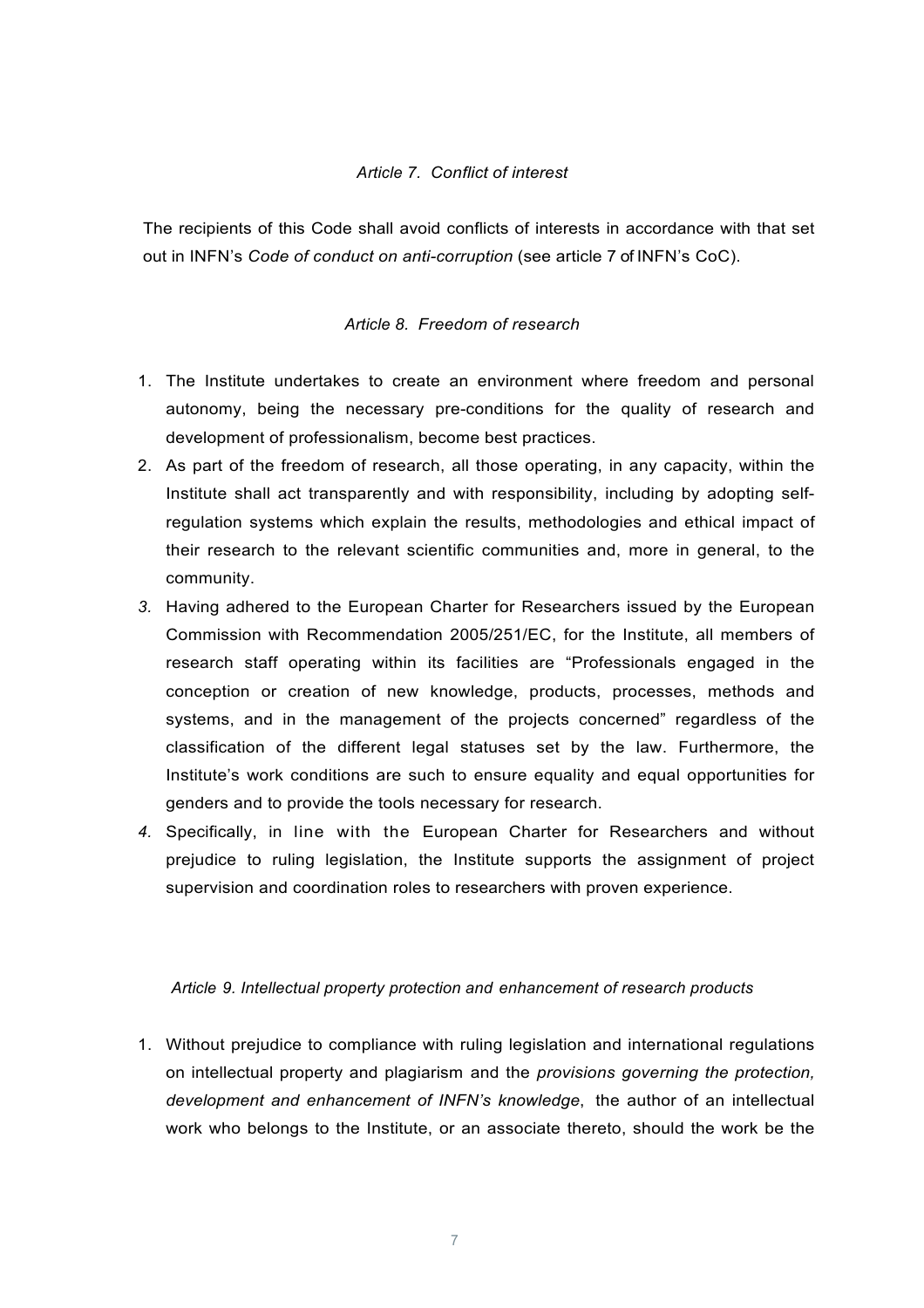result of research which was significantly supported by the Institute, shall not use it for private purposes and shall treat the relevant results with confidentiality until they are officially disclosed.

- 2. Given the public and social importance of scientific research, the Institute contributes with its results to the development of the national and international community; intellectual property, allegedly in favour of the Institute, is governed by a mutual relationship which shares the goals concerning the use of the research results among all staff operating, for several reasons, within the Institute.
- 3. The coordinators of research projects and/or activities, specifically those related to academic activities, carried out collectively, undertake to publish the related results guaranteeing the identification of all those who participated in the research and, under certain conditions, to specifically state the authors and collaborators of specific parts of the results.
- 4. In any case, the coordinator of a research group is responsible for promoting the conditions that enable each participant, regardless of their professional qualification or role within the Institute, to operate with freedom, integrity and professionalism, facilitating communication, constructive criticism, the development of ideas and personal skills and, specifically, enhancing talents and individual merits.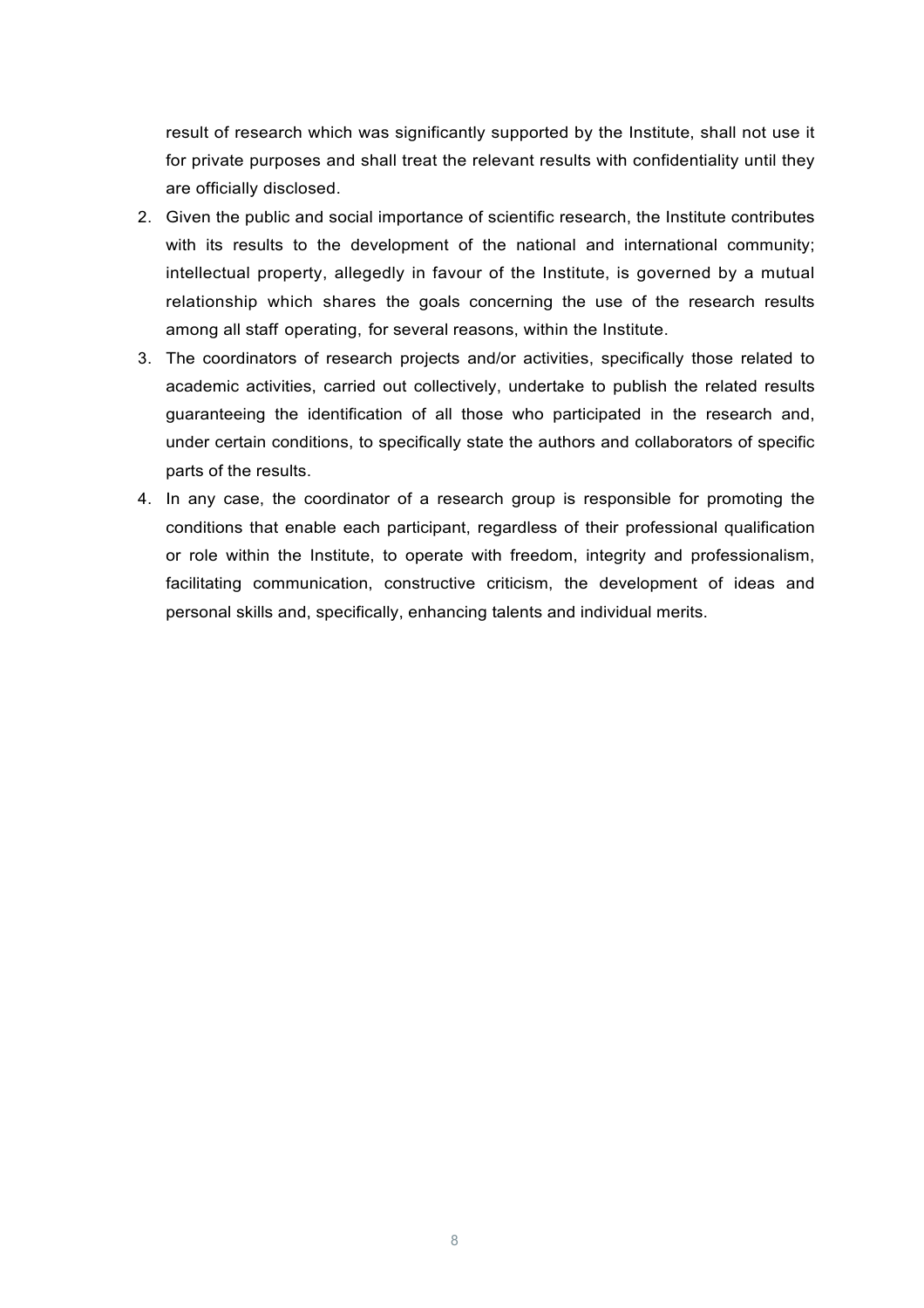# **Part III**

## Bodies and implementing tools

*Article 10. The Watchdog Committee of the Code of conduct*

- 1. INFN's Chairperson sets up a specific Watchdog Committee of the Code of conduct (hereafter the "Watchdog Committee") comprised as follows:
	- a) the Confidential Counsellor who will be the Chairperson of the Watchdog Committee;
	- b) the Representative of Researchers in the Governing Council;
	- c) the Representative of Technologists and Technical/Administrative Staff in the Governing Council;
	- d) a representative of the Central Guarantee Committee (CUG *Comitato Unico di Garanzia*), appointed by the same CUG;
	- e) a representative of research staff, other than researchers and technologists hired by the Institute, with a two-year term of office, to be appointed in accordance with the instructions to be provided by the Institute's Chairperson, and chosen among those with research grants for cooperation in research activities, scholarships and sundry research contracts.
- 2. During the first meeting of the Committee, the Chairperson of the Watchdog Committee shall appoint a deputy chairperson chosen among its members.
- 3. The Watchdog Committee, while respecting the confidentiality, shall carry out the following duties:
	- a) together with the CUG, analysing and examining the implementation of this Code;
	- b) promptly informing the Confidential Counsellor for his/her intervention should it become aware of any relevant situations as covered by article 4 of this Code;
	- c) regularly checking that the Institute's research projects, though entirely financed by or co-financed with private parties, are consistent with the